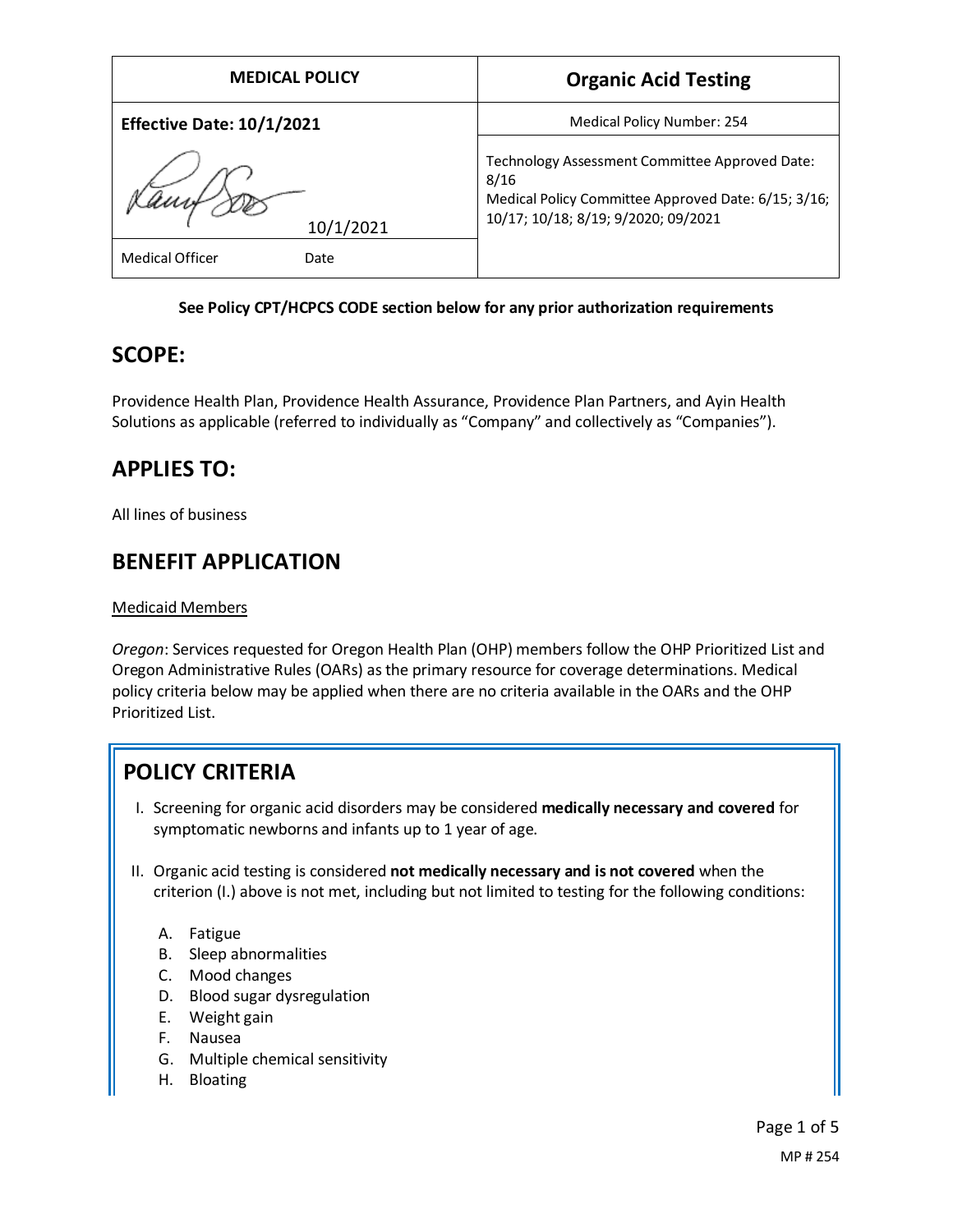- I. Distention
- J. Joint pain
- K. Gas
- L. Reflux
- M. Autoimmune disorders
- N. Dermatitis
- O. Depression
- P. Anxiety
- Q. Cancer
- R. Inflammation
- S. Headaches
- T. Early aging
- III. Panels that include multiple organic acids are considered **not medically necessary and are not covered**, including but not limited to the following:
	- A. Genova Diagnostics® Metabolic Analysis Profile (Organic Acids)
	- B. Genova Diagnostics® Organix® Basic Profile
	- C. Genova Diagnostics® Organix® Comprehensive Profile
	- D. Genova Diagnostics® Organix® Dysbiosis Profile
	- E. The Great Plains Laboratory, Inc. Organic Acid Test

### **BILLING GUIDELINES**

Please bill the most appropriate unlisted code for organic acid testing panels. If any of the following codes are billed individually as part of an organic acid testing panel, this is considered unbundling and the claim will deny as incorrect coding:

| 82726 | 83921 |
|-------|-------|
| 83150 | 84210 |
| 83497 | 84392 |
| 83605 | 84585 |
| 83919 |       |
|       |       |

## **CPT CODES**

### **All Lines of Business**

Unlisted Codes

All unlisted codes will be reviewed for medical necessity, correct coding, and pricing at the claim level. If an unlisted code is billed related to services addressed in this policy then it will be **denied as not covered.**

81599 Unlisted multianalyte assay with algorithmic analysis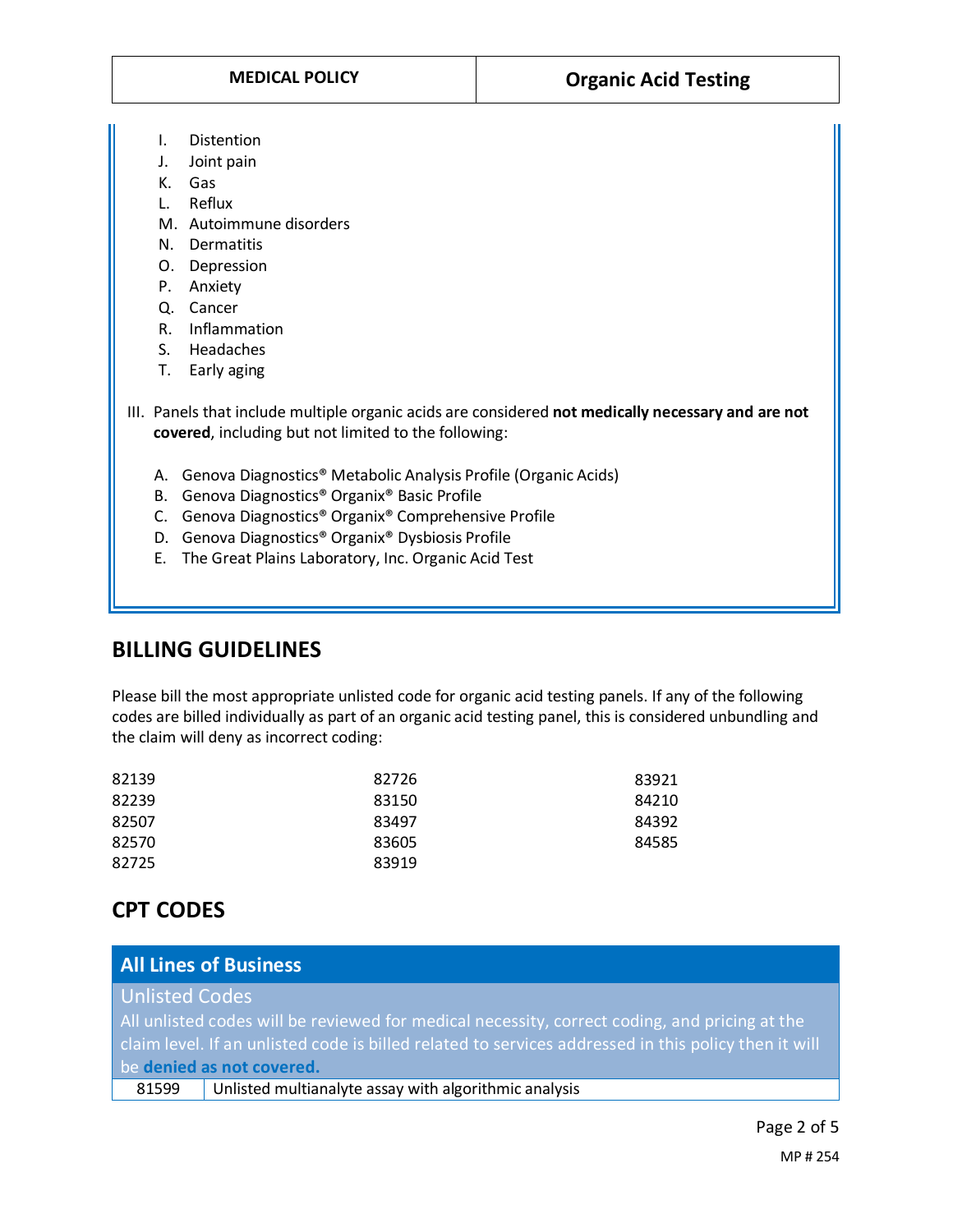### **DESCRIPTION**

#### **Organic Acids**

Organic acids are metabolic intermediates that are produced in pathways of central energy production, detoxification, neurotransmitter breakdown, or intestinal microbial activity.<sup>1</sup>

#### **Organic Acid Disorders**

Organic acid disorders are rare inherited conditions that cause a buildup of toxic organic acid intermediates.<sup>2,3</sup> This is due to enzyme deficiencies that limit the body's ability to breakdown certain amino acids. Organic academia, is a class of inborn errors of metabolism that presents itself in the first week of life.

Symptoms can include a lack of appetite, vomiting, seizures, lack of energy, muscle irritability, and low body temperature. Illness can be triggered by infections or by fasting. If left untreated, organic acid disorders may cause serious medical problems including brain damage, coma and even death.

#### **Organic Acid Testing**

Organic acid tests are used to diagnose organic acid disorders.<sup>2,3</sup> They are also being utilized to identify metabolic blocks or problems with detoxification, gut dysbiosis (microbial imbalance on or inside the body), or oxidative stress.<sup>1</sup> Tests used for this purpose are believed to provide a view into the body's cellular metabolic processes and the efficiency of metabolic function. It is believed that identifying metabolic blocks that can be treated nutritionally allows individual tailoring of interventions that maximize patient responses and lead to improved patient outcomes.

### **REVIEW OF EVIDENCE**

A review of the ECRI, Hayes, Cochrane, and PubMed databases was conducted regarding the use of organic acid testing to diagnose metabolic disorders in adults. Organic acid testing is newborns is considered standard of care and is encompassed in expanded newborn screening performed within the first week of life.<sup>2</sup> Therefore, a review of evidence was not conducted regarding organic acid testing in newborns. Below is a summary of the available evidence identified through August of 2021.

There was minimal information or clinical studies on the validity and utility of organic acid testing to diagnose metabolic disorders in adults. Therefore, this testing is considered not medically necessary. Studies of clinical and analytical validity, as well as clinical utility would be required to assess the medical necessity of organic acid testing to diagnose metabolic disorders in adults.

# **CLINICAL PRACTICE GUIDELINES**

No evidence-based clinical practice guidelines were identified which address the use of organic acid testing to diagnose metabolic disorders in adults.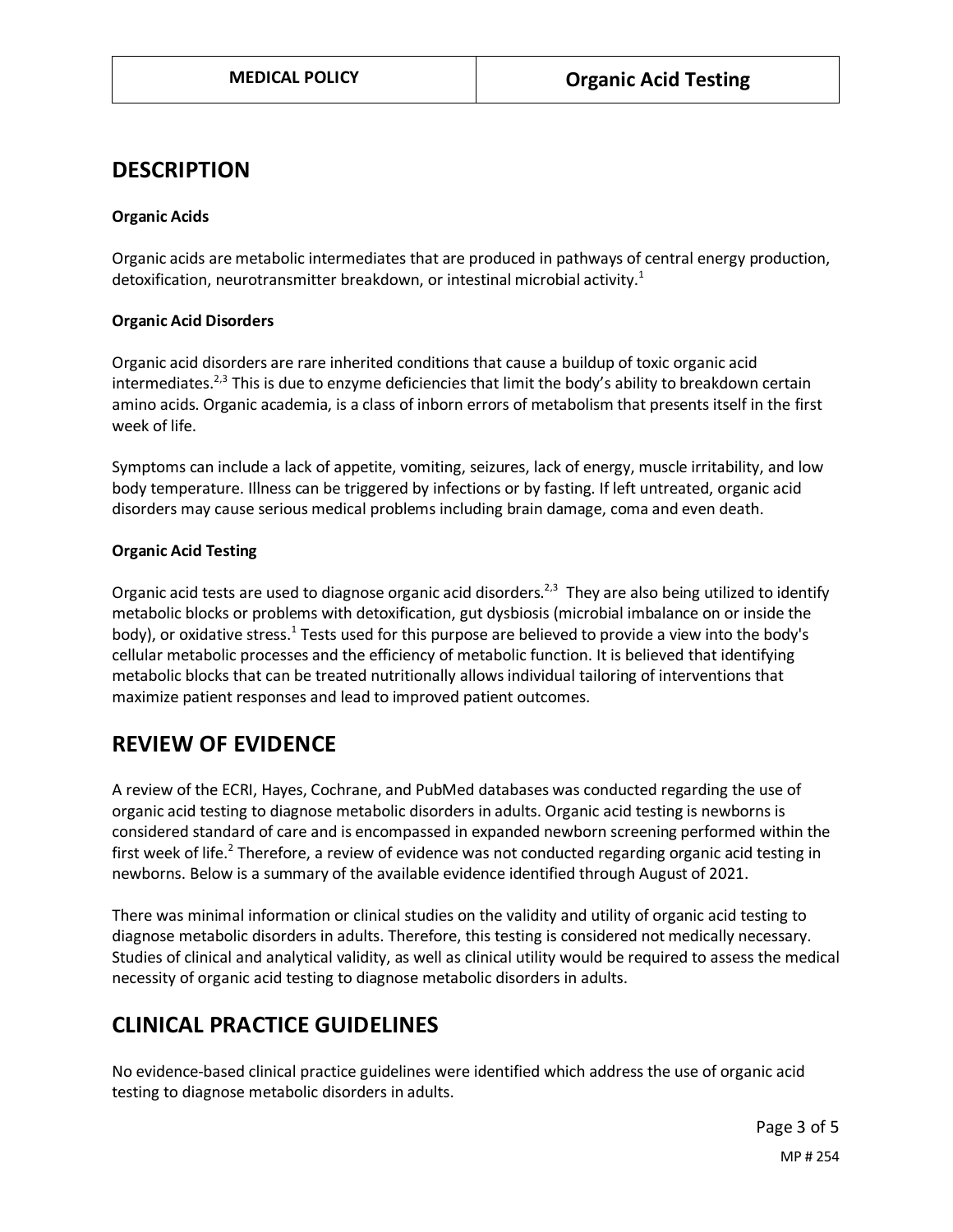### **CENTERS FOR MEDICARE & MEDICAID**

As of 08/30/2021, no Centers for Medicare & Medicaid (CMS) coverage guidance was identified which addresses organic acid testing for organic acid disorders in adults.

### **POLICY SUMMARY**

Organic acid testing is used for a wide range of clinical applications, though well designed clinical studies have yet to show that organic acid testing improves overall health outcomes when used for diagnosing metabolic disorders in adults. In addition, there are no clinical practice guidelines that address the use of organic acid testing to diagnose metabolic disorders in adults. Therefore, organic acid testing is considered not medically necessary and not covered to diagnose metabolic disorders in adults.

### **INSTRUCTIONS FOR USE**

Company Medical Policies serve as guidance for the administration of plan benefits. Medical policies do not constitute medical advice nor a guarantee of coverage. Company Medical Policies are reviewed annually and are based upon published, peer-reviewed scientific evidence and evidence-based clinical practice guidelines that are available as of the last policy update. The Companies reserve the right to determine the application of Medical Policies and make revisions to Medical Policies at any time. Providers will be given at least 60-days' notice of policy changes that are restrictive in nature.

The scope and availability of all plan benefits are determined in accordance with the applicable coverage agreement. Any conflict or variance between the terms of the coverage agreement and Company Medical Policy will be resolved in favor of the coverage agreement.

## **REGULATORY STATUS**

#### Mental Health Parity Statement

Coverage decisions are made on the basis of individualized determinations of medical necessity and the experimental or investigational character of the treatment in the individual case. In cases where medical necessity is not established by policy for specific treatment modalities, evidence not previously considered regarding the efficacy of the modality that is presented shall be given consideration to determine if the policy represents current standards of care.

### **REFERENCES**

- 1. Genova Diagnositcs Organix® Comprehensive Profil[e https://www.gdx.net/product/organix](https://www.gdx.net/product/organix-comprehensive-profile-metabolic-function-test-urine)[comprehensive-profile-metabolic-function-test-urine.](https://www.gdx.net/product/organix-comprehensive-profile-metabolic-function-test-urine) Accessed 08/30/2021.
- 2. UpToDate: Organic acidemias: An overview and specific defects. Olaf A Bodamer, MD, PhD, FAAP, FACMG. Literature review current through: Jul 2021. | This topic last updated: Jan 19, 2020[. https://www.uptodate.com/contents/organic-acidemias-an-overview-and-specific](https://www.uptodate.com/contents/organic-acidemias-an-overview-and-specific-defects)[defects.](https://www.uptodate.com/contents/organic-acidemias-an-overview-and-specific-defects) Accessed 08/30/2021.